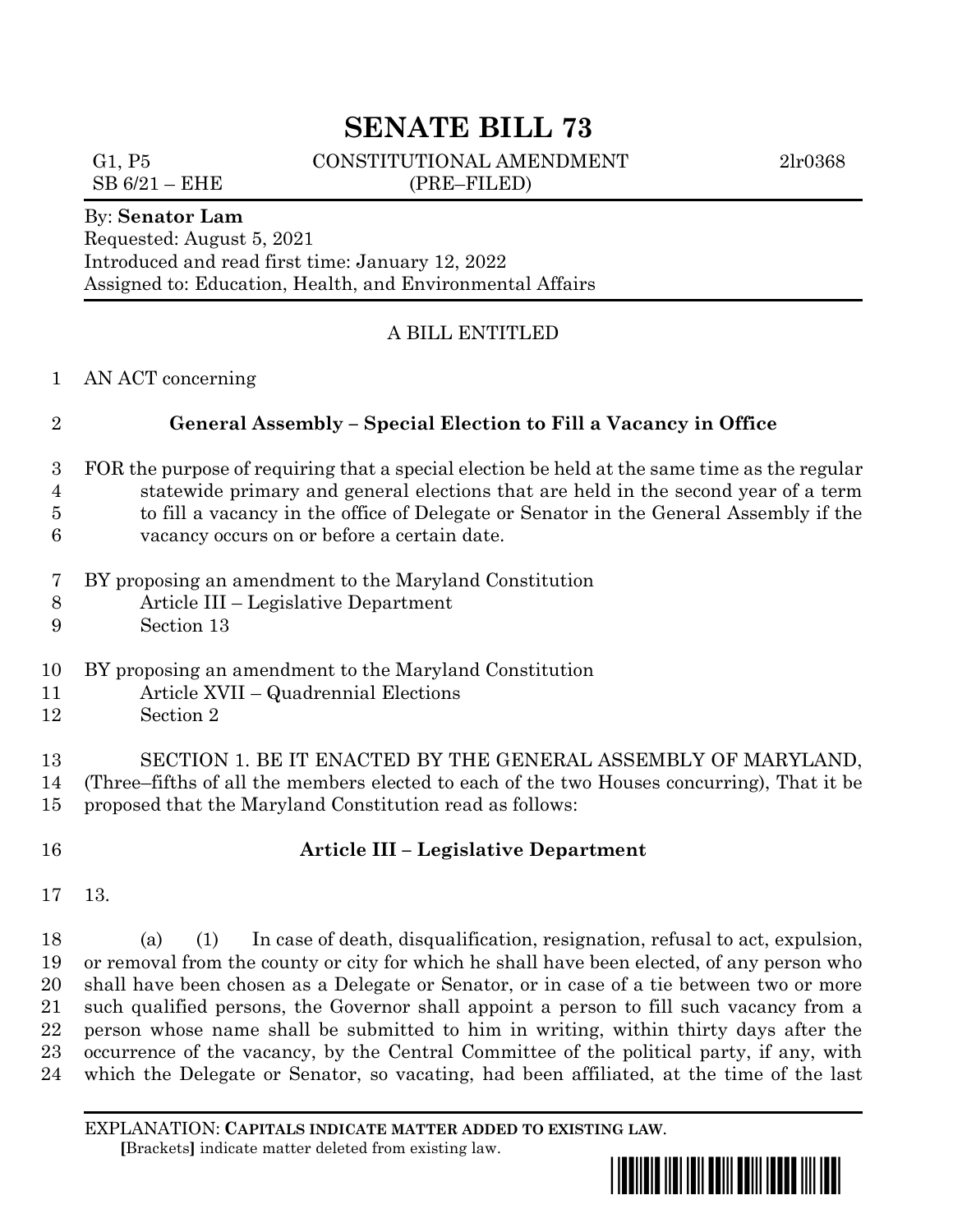#### **SENATE BILL 73**

 election or appointment of the vacating Senator or Delegate, in the County or District from which he or she was appointed or elected, provided that the appointee shall be of the same political party, if any, as was that of the Delegate or Senator, whose office is to be filled, at the time of the last election or appointment of the vacating Delegate or Senator, and it shall be the duty of the Governor to make said appointment within fifteen days after the submission thereof to him.

 (2) If a name is not submitted by the Central Committee within thirty days after the occurrence of the vacancy, the Governor within another period of fifteen days shall appoint a person, who shall be affiliated with the same political party, if any as was that of the Delegate or Senator, whose office is to be filled, at the time of the last election or appointment of the vacating Delegate or Senator, and who is otherwise properly qualified to hold the office of Delegate or Senator in the District or County.

 (3) In the event there is no Central Committee in the County or District from which said vacancy is to be filled, the Governor shall within fifteen days after the occurrence of such vacancy appoint a person, from the same political party, if any, as that of the vacating Delegate or Senator, at the time of the last election or appointment of the vacating Senator or Delegate, who is otherwise properly qualified to hold the office of Delegate or Senator in such District or County.

 **[**(4) In every case when any person is so appointed by the Governor, his appointment shall be deemed to be for the unexpired term of the person whose office has become vacant.**]**

 (b) In addition, and in submitting a name to the Governor to fill a vacancy in a Legislative or Delegate district, as the case may be, in any of the twenty–three counties of Maryland, the Central Committee or committees shall follow these provisions:

 (1) If the vacancy occurs in a district having the same boundaries as a county, the Central Committee of the county shall submit the name of a resident of the district.

 (2) If the vacancy occurs in a district which has boundaries comprising a portion of one county, the Central Committee of that county shall submit the name of a resident of the district.

 (3) If the vacancy occurs in a district which has boundaries comprising a portion or all of two or more counties, the Central Committee of each county involved shall have one vote for submitting the name of a resident of the district; and if there is a tie vote between or among the Central Committees, the list of names there proposed shall be submitted to the Governor, and he shall make the appointment from the list.

 **(C) (1) EXCEPT AS PROVIDED IN PARAGRAPH (2) OF THIS SUBSECTION, AN INDIVIDUAL APPOINTED UNDER THIS SECTION SHALL SERVE UNTIL A SUCCESSOR IS ELECTED UNDER PARAGRAPH (3) OF THIS SUBSECTION TO FILL THE**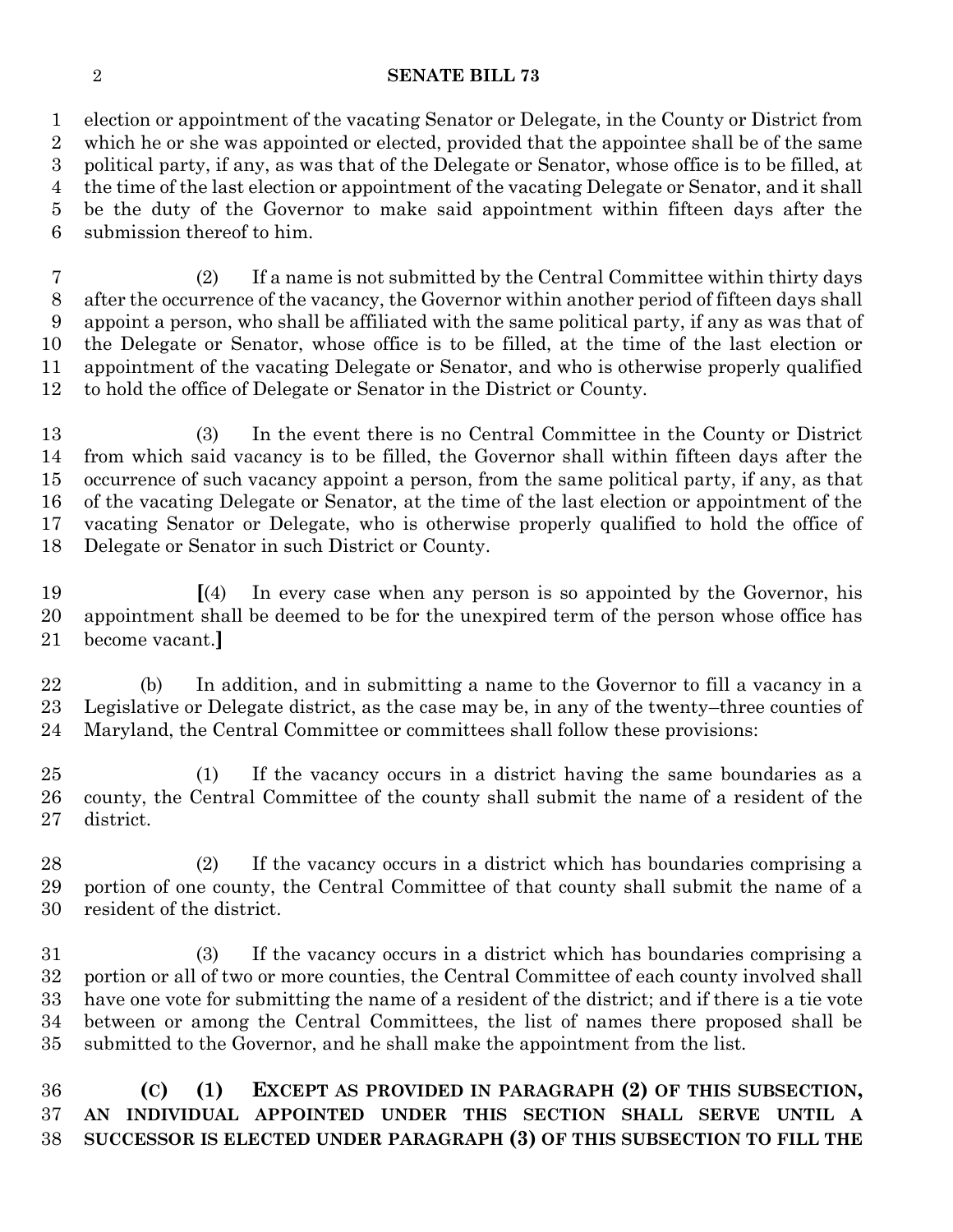**REMAINDER OF THE TERM.**

 **(2) AN INDIVIDUAL APPOINTED UNDER THIS SECTION SHALL SERVE FOR THE REMAINDER OF THE TERM IF THE VACANCY OCCURS AFTER THE DATE THAT IS 55 DAYS BEFORE THE DEADLINE FOR FILING CERTIFICATES OF CANDIDACY FOR THE REGULAR STATEWIDE ELECTION THAT IS HELD IN THE SECOND YEAR OF THE TERM.**

 **(3) IF THE VACANCY OCCURS ON OR BEFORE THE DATE THAT IS 55 DAYS BEFORE THE DEADLINE FOR FILING CERTIFICATES OF CANDIDACY FOR THE REGULAR STATEWIDE ELECTION THAT IS HELD IN THE SECOND YEAR OF THE TERM, THE GOVERNOR SHALL ISSUE A PROCLAMATION IMMEDIATELY AFTER THE OCCURRENCE OF THE VACANCY DECLARING THAT A SPECIAL PRIMARY ELECTION AND A SPECIAL GENERAL ELECTION SHALL BE HELD AT THE SAME TIME AS THE REGULAR STATEWIDE PRIMARY ELECTION AND REGULAR STATEWIDE GENERAL ELECTION THAT ARE HELD IN THE SECOND YEAR OF THE TERM.**

## **Article XVII – Quadrennial Elections**

2.

 **[**Except for a special election that may be authorized to fill a vacancy in a County Council or a vacancy in the office of chief executive officer or County Executive, under Article XI–A, Section 3 of the Constitution,**]**

 **(A) EXCEPT AS PROVIDED IN SUBSECTION (B) OF THIS SECTION,** elections by qualified voters for State and county officers shall be held on the Tuesday next after the first Monday of November, in the year nineteen hundred and twenty–six, and on the same day in every fourth year thereafter.

**(B) THIS SECTION DOES NOT APPLY TO A SPECIAL ELECTION:**

# **(1) TO FILL A VACANCY IN A COUNTY COUNCIL OR A VACANCY IN THE OFFICE OF CHIEF EXECUTIVE OFFICER OR COUNTY EXECUTIVE UNDER ARTICLE XI–A, § 3 OF THE CONSTITUTION; OR**

# **(2) TO FILL A VACANCY IN THE OFFICE OF DELEGATE OR SENATOR IN THE GENERAL ASSEMBLY UNDER ARTICLE III, § 13(C) OF THE CONSTITUTION.**

 SECTION 2. AND BE IT FURTHER ENACTED, That the General Assembly determines that the amendment to the Maryland Constitution proposed by Section 1 of this Act affects multiple jurisdictions and that the provisions of Article XIV, § 1 of the Maryland Constitution concerning local approval of constitutional amendments do not apply.

SECTION 3. AND BE IT FURTHER ENACTED, That the amendment to the